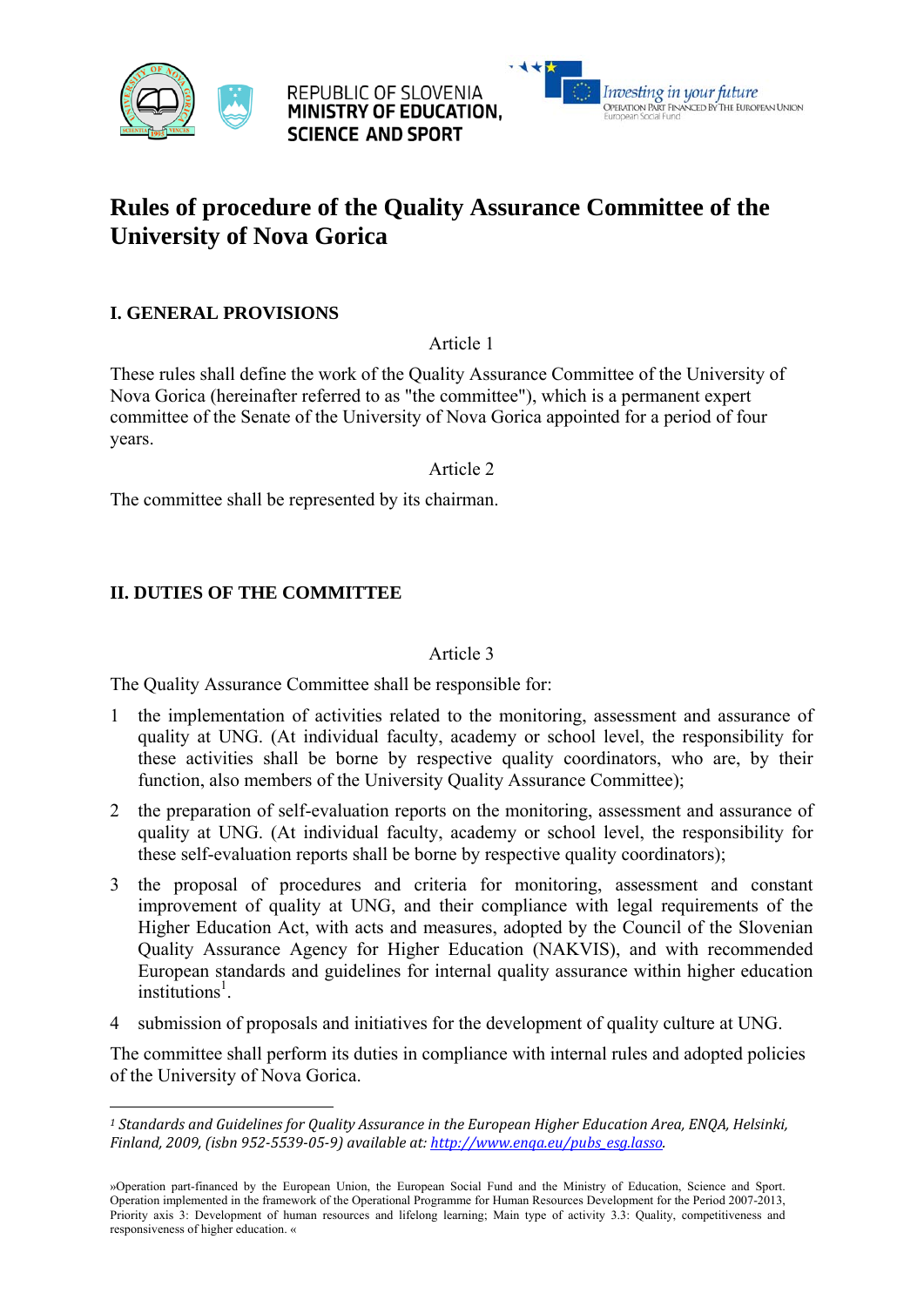





Quality coordinators at individual UNG schools, who are, by their function, also members of the University Quality Assurance Committee, shall report on their work to the committee at least twice a year. Their activities shall be coordinated within the framework of the committee. The committee shall report on its work to the University Senate once a year.

## **III. SESSIONS OF THE COMMITTEE**

#### Article 4

The committee shall act and adopt its decisions at regular, emergency and correspondence sessions.

The sessions shall be convened by the chairman of the committee when necessary or when one of the committee members proposes to convene a session.

Invitations to committee members and others that should be present at sessions shall be sent at least three days before the planned session. Together with invitation, a proposal of the agenda shall be sent.

## Article 5

The chairman of the committee shall have the right to invite to the session individuals that submitted their opinion and various proposals that are on the agenda. If required, sessions may be attended by other experts who might contribute to a successful resolution of an issue.

Persons that are present at committee sessions and are not members of the committee shall have the right to participate in discussion, but they shall have no voting right.

## Article 6

The proposal of the agenda shall be drawn up by the committee chairman.

Material for individual items of the agenda shall be prepared by respective proposers.

## Article 7

The chairman of the committee shall begin and end the session, guide the discussion, call upon speakers, make conclusions and announce decisions adopted at the session.

The session shall reach a quorum when more than half of all members are present.

»Operation part-financed by the European Union, the European Social Fund and the Ministry of Education, Science and Sport. Operation implemented in the framework of the Operational Programme for Human Resources Development for the Period 2007-2013, Priority axis 3: Development of human resources and lifelong learning; Main type of activity 3.3: Quality, competitiveness and responsiveness of higher education. «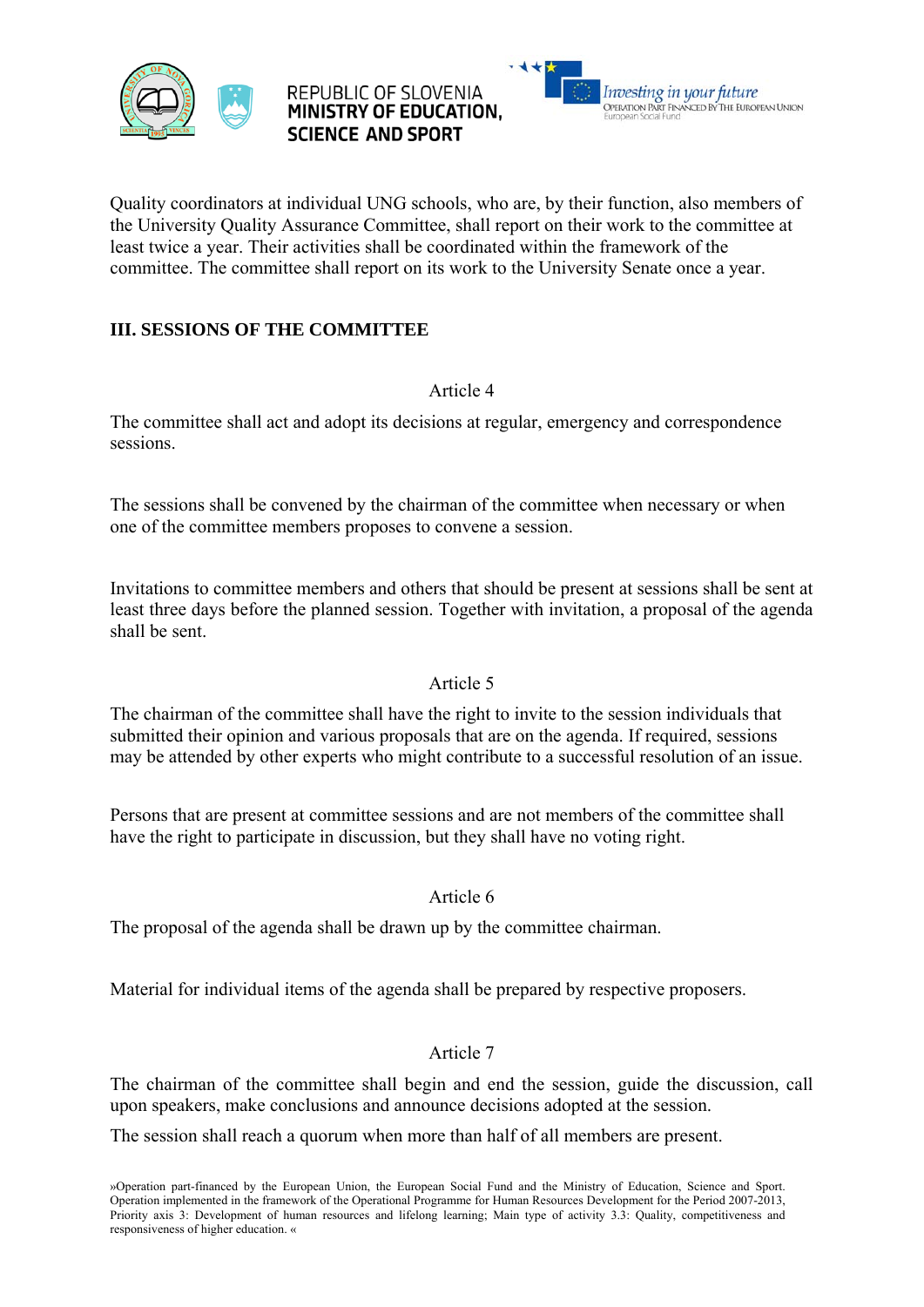





The committee shall adopt decisions with a majority vote. Voting shall be public.

#### Article 8

Minutes of the committee session shall be taken and signed by the chairman and the person taking the minutes.

The minutes shall include the number of the session, place, date and hour, all present and absent, the agenda, and decisions adopted at the session.

The draft minutes shall be sent to committee members within 14 days.

The original minutes, committee decisions and documentation of individual sessions shall be permanently archived in the University archives.

#### Article 9

The implementation of decisions shall be the responsibility of the committee chairman.

The chairman of the committee shall provide information on matters discussed by the committee and on decisions adopted by it to all UNG employees and stakeholders that are included in the quality assurance process, including students (unless otherwise agreed at the session).

The chairman of the committee shall have the right to give a task of implementing individual decisions to a committee member or some other person of university services.

#### **IV. ORGANIZATIONAL, ADMINISTRATIVE AND OTHER SERVICES**

#### Article 10

Organization, administrative and technical services required for the work of the committee shall be performed by individual school offices, library, student office or other specialist services within their respective competence.

»Operation part-financed by the European Union, the European Social Fund and the Ministry of Education, Science and Sport. Operation implemented in the framework of the Operational Programme for Human Resources Development for the Period 2007-2013, Priority axis 3: Development of human resources and lifelong learning; Main type of activity 3.3: Quality, competitiveness and responsiveness of higher education. «